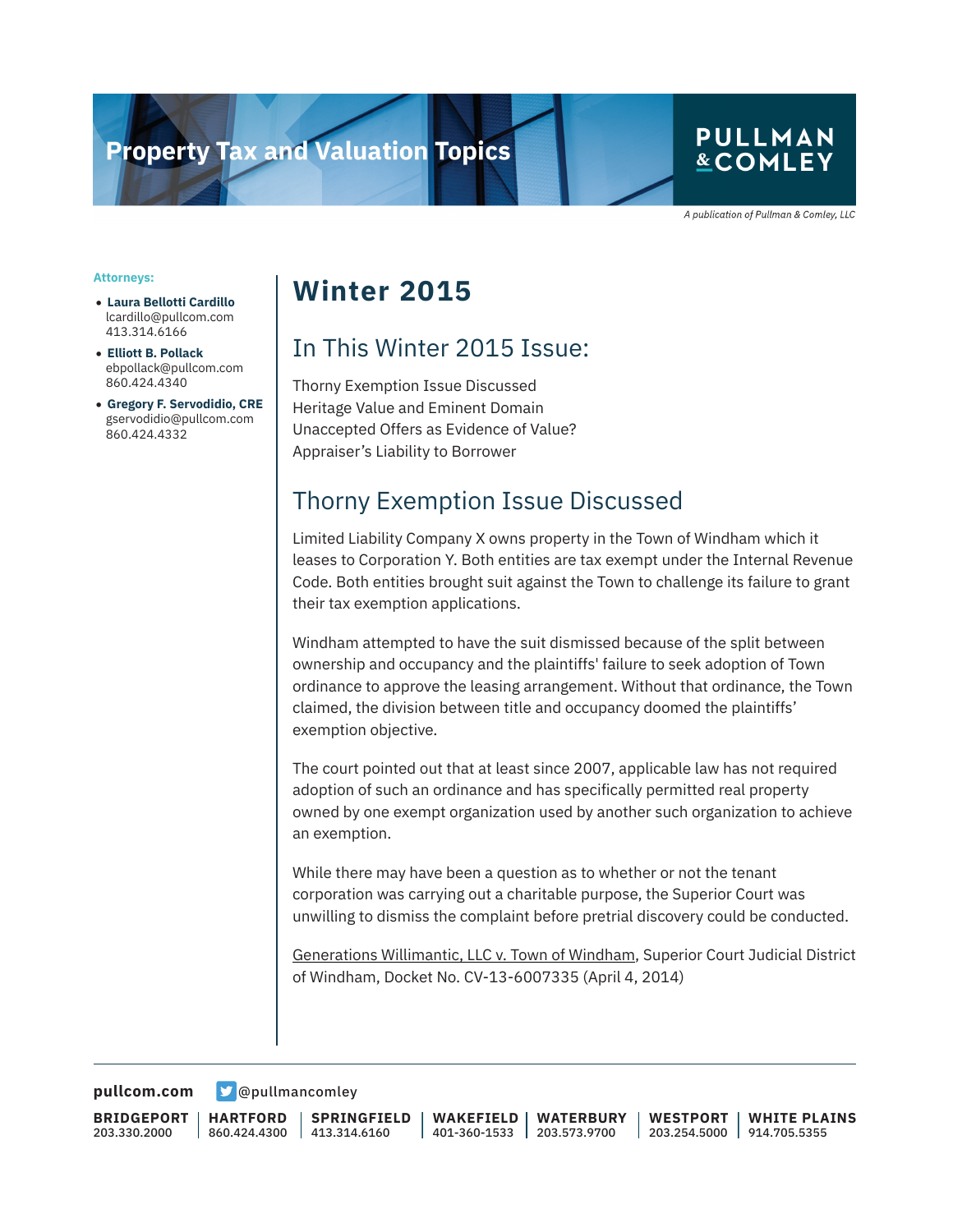

#### Winter 2015

For further information, please contact Laura A. Cardillo at 860-424-4309 or lcardillo@pullcom.com.

### Heritage Value and Eminent Domain

The famous case of *Kelo v. New London* decided by the Connecticut Supreme Court in 2003 eventually reached the U.S. Supreme Court, which rendered its decision in 2005. The lesson of *Kelo* was that governmental entities could take property by eminent domain for development by private entities even if no direct public purpose was served other than improving the local economy.

Following the Supreme Court's decision,, more than 40 states adopted legislation to restrict governmental eminent domain powers, Connecticut among them. Indeed, as Alan M. Weinberger and Michael Brain note in the fall 2013 issues of the *Appraisal Journal,* "the majority opinion in *Kelo* expressly invited state legislators to enact additional restrictions on the exercise of (their) takings powers."

Connecticut's statutory revisions were relatively minor.

Several states went quite far in rewarding property owners who held title for a lengthy period of time with a bonus upon a taking. "Homestead" property was also given preferential valuation consideration.

It may be reasonably doubted whether paying longevity bonuses to property owners in eminent domain proceedings is a sound way to trim governmental condemnation powers. Critics argue that requiring payments in excess of fair market value makes little sense except to enrich property owners at the expense of the public purse.

Gregory Servodidio at 860-424-4332 or gservodidio@pullcom.com is knowledgeable about eminent domain issues.

### Unaccepted Offers as Evidence of Value?

When an ad valorem assessment is challenged as excessive or when the amount awarded for real property taken in an eminent domain proceeding is attacked as inadequate, the central dispute is value/compensation. In addition to fact and other expert witnesses, the litigants present appraisers' testimony regarding the value of the property at issue; the appraisers employ classic cost, income and sales approaches, and variants thereof, in their evaluations.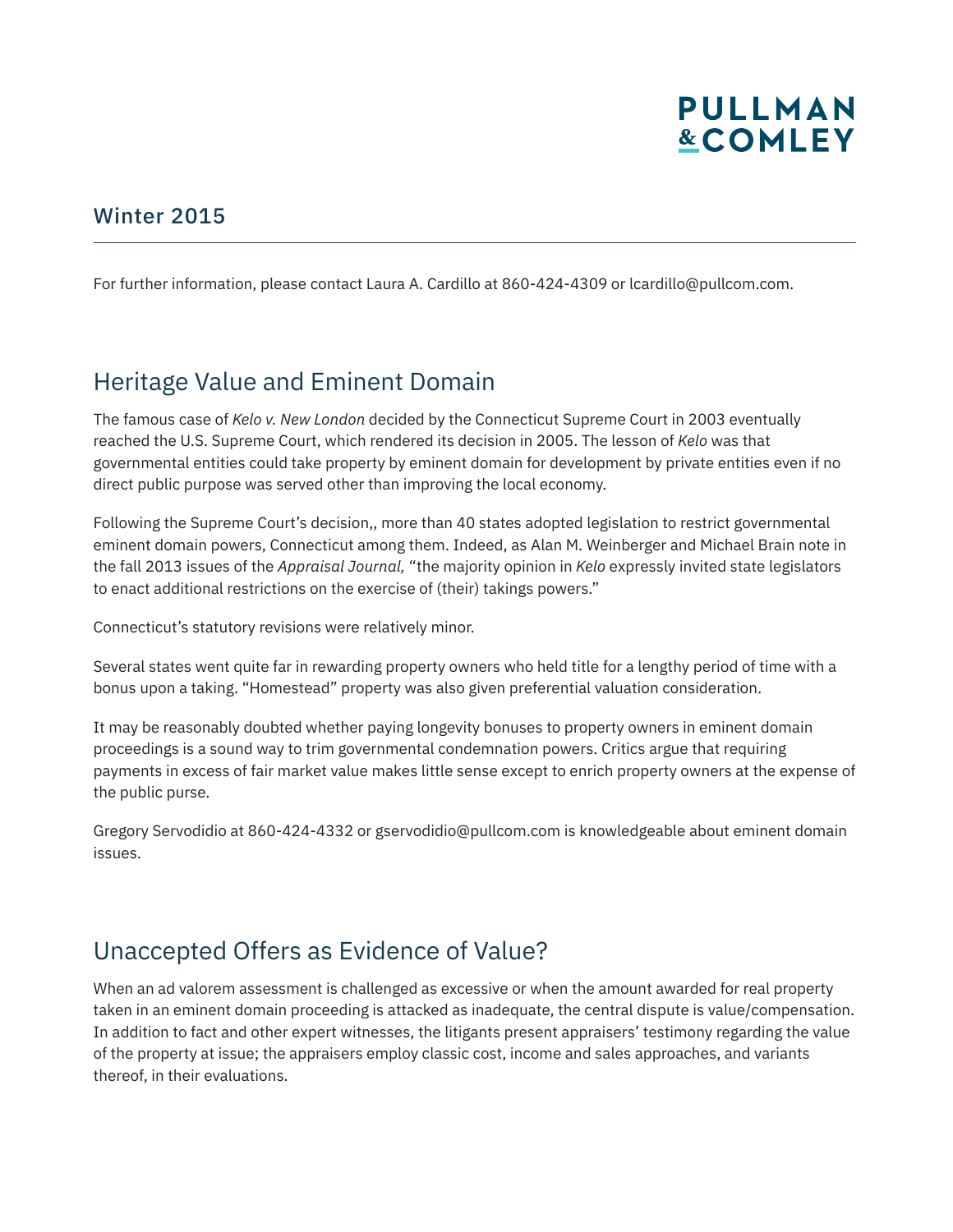# **PULLMAN &COMLEY**

#### Winter 2015

Is evidence of a purchase offer to buy a property by a third party which the owner rejected relevant in these proceedings? Some courts decline such evidence; others admit it. Some courts allow the appraiser to rely on a rejected offer; others do not. Is such evidence sufficiently trustworthy in valuation cases? Most courts think not, although a minority disagree.

A fundamental judicial concern can be linked to the question of reliability and the bear that a valuation plaintiff might be able to "create" such offers. More than one hundred years ago, the U.S. Supreme Court cast great doubt about the reliability of such evidence. However, on closer examination, rather than excluding it entirely, courts might condition admission on the availability for cross-examination and direct judicial inquiry of the offeror whose proposal was declined. (Even when the offeror is available for cross-examination, many courts reject such evidence.)

A few state courts admit offers made in good faith by a knowledgeable offeror and without financing conditions as evidence of recent market activity.

Since materials relied upon in an appraiser's report need not be admissible in and of themselves (appraisers can employ hearsay and other third party data in reaching an expert opinion) it may be challenging to find an appraiser who would not find such data to be probative.

No Connecticut court has considered this issue. However, the editors of *Property Valuation Topics* question whether such evidence should be excluded as a matter of law. The weight accorded to declined offer evidence should be subject to strong judicial scrutiny and discretionary authority. Rejection of a bona fide offer from a serious purchaser with the ability to close the deal may very well influence a trier's opinion - just as the valuation plaintiff's acceptance of a low offer from a purchaser who was unable to consummate the transaction might be a piece of data that an opponent would want to present to the trial court!

For further information about these questions, contact Elliott B. Pollack at ebpollack@pullcom.com or 860-424-4340.

## Appraiser's Liability to Borrower

A property developer applied for a construction mortgage to a bank. The bank retained an appraiser. The appraiser's report stated that the report was prepared only for the bank's use. As is frequently the case, the appraiser assumed there were no environmental issues associated with the property. As it turned out, a buried trash dump was uncovered as development work commenced. Of course, the appraiser was sued by the property owner.